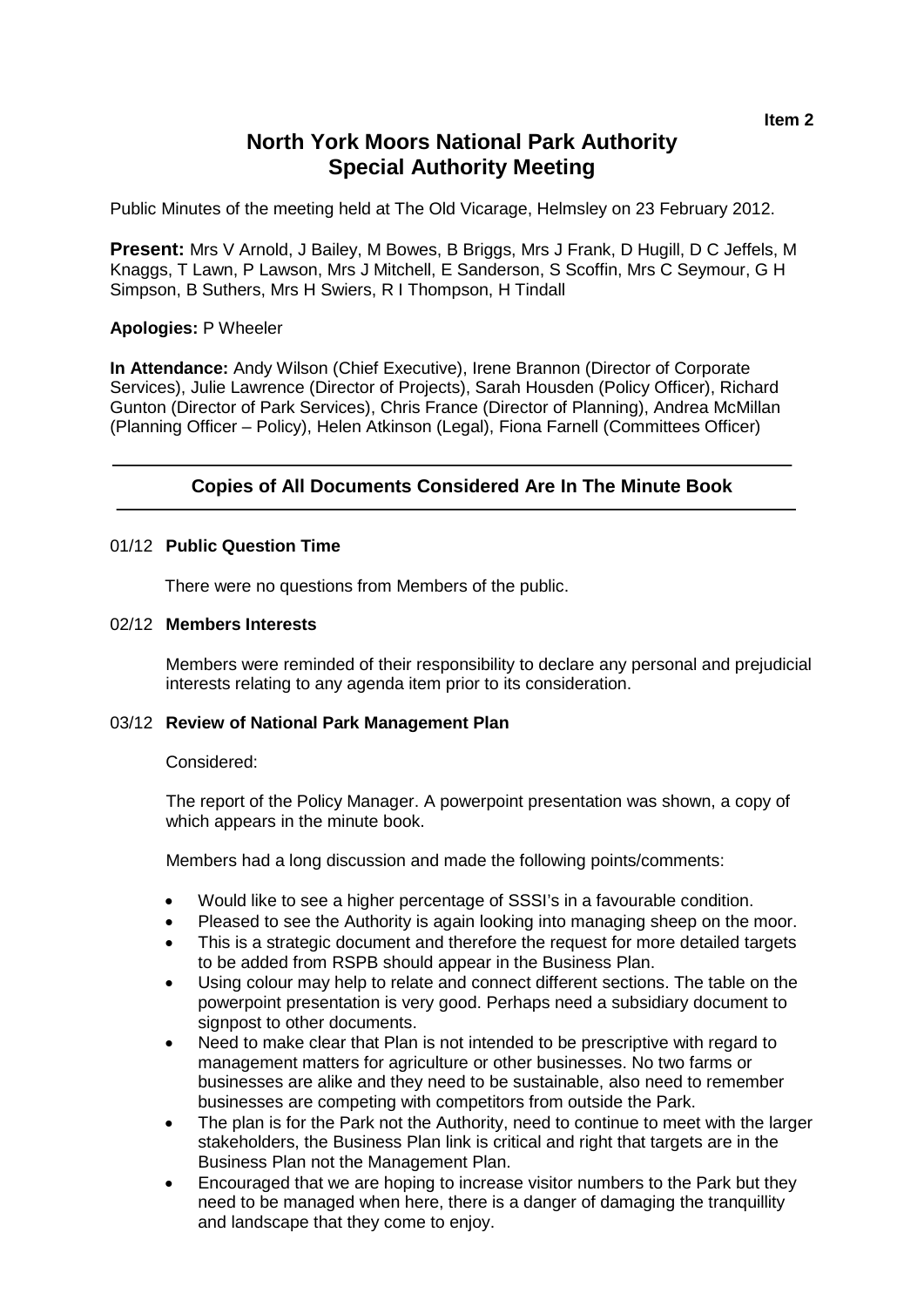- Agri Environment schemes are good but results not always achieved by preordained schemes.
- Hope that heather burning continues this year and that it is not cut and carried away.

In answer to questions from Members the Officers answered as follows:

- Following a meeting with Natural England, they are happy that the Authority is working towards the 50% target of SSSI's to be in a favourable condition by 2020. Such a low percent is in a favourable condition due to the low levels of lichen in them, if they were classed as low land heath then there would be enough lichen and the percentage in favourable condition would be higher.
- Natural England has commented on the prescribed stocking density of 1 sheep per hectare, this should be assessed on a case by case basis through Agri Environment schemes.

Officers noted the comments with regards to being too prescriptive with agriculture and the need to make this area much clearer.

#### **Recommendation:**

That Members consider the key responses that are discussed in this report and in Appendix 1 and agree the suggested responses so that the next version of the Management Plan can be produced.

#### **Resolved:**

That Members considered the key responses that were discussed in the report and Appendix 1 and agreed the suggested responses so that the next version of the Management Plan could be produced and be brought to the Authority meeting at the end of March 2012.

#### 04/12 **Business Plan Update**

### Considered:

The report of the Director of Corporate Services. A powerpoint presentation was shown a copy of which appears in the minute book.

#### **Financial Principles**

A Member noted that Officers should not forget the ideal of maintaining 50% staff costs in the long term.

A further Member confirmed that it was right to keep the external funding target at 10% - 20%, as new opportunities were starting to come forward.

In answer to a question from a Member the Director confirmed that future additional money would be allocated to the general reserves fund rather than being added to the Landscape Intervention Fund but that this work would not stop.

#### **World Café**

Members noted:

- Cultural heritage links adjacent to the Park could be signposted or become part of a trail.
- A fresh approach to Listed Building could help the future of buildings within the Park.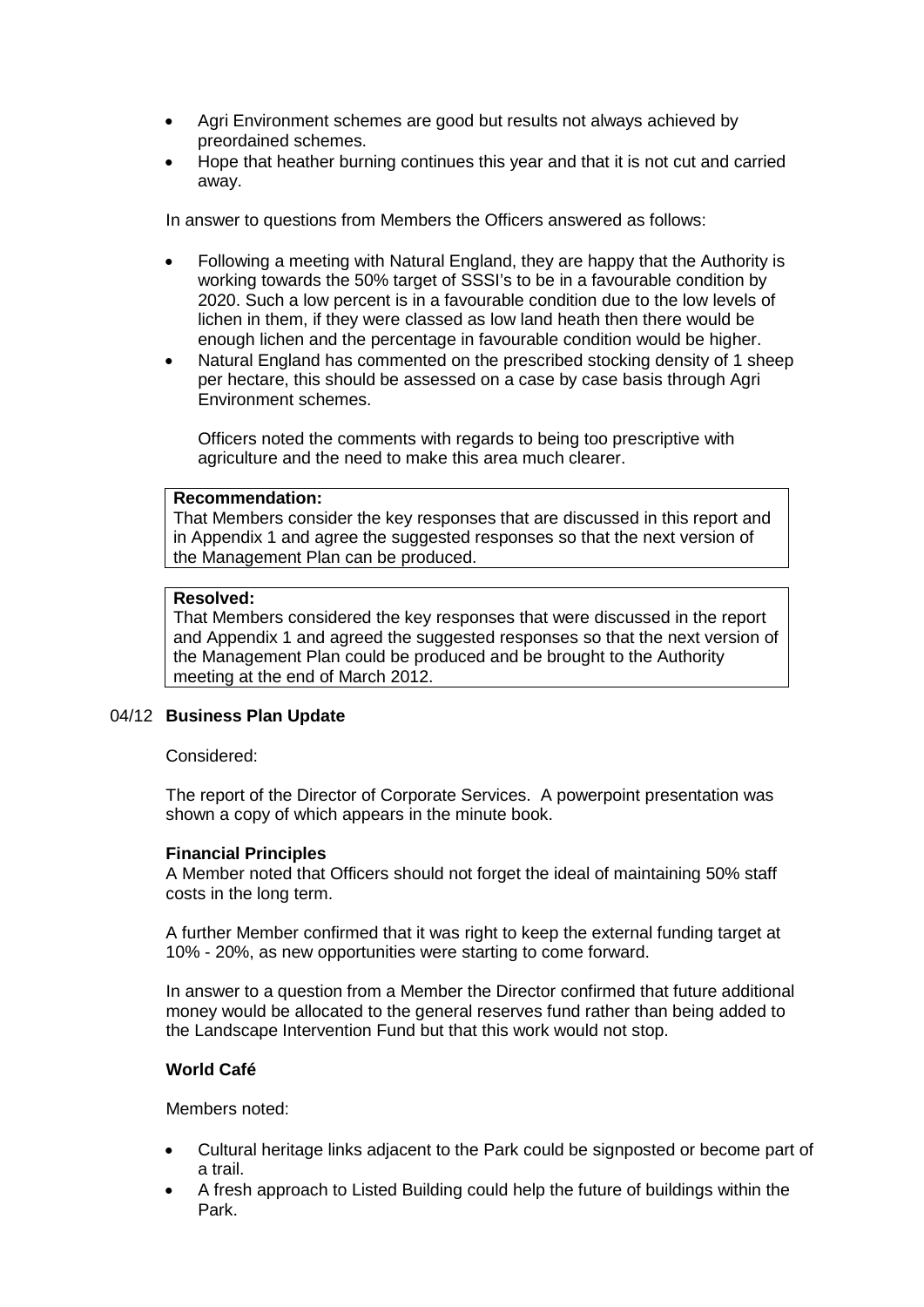- Agree that marine is not a priority but it should not be lost sight of.
- Need to remember the Coast to Coast and the alternative Coast to Coast.
- A Local Produce trail could be developed to compliment the popularity of cookery programmes.
- Not clear where village improvements and communities fit in.

The Director of Planning noted that the Government was undertaking a consultation about listing only the significant parts of a building rather than the building as a whole.

In answering a question from a Member the Director of Park Services confirmed that the future on both the Cleveland Way and the Wolds Way looked good.

### **Recommendation:**

- 1. Approve the revised timetable at paragraph 3.1,including the proposals in relation to Members Seminar and Special Authority Meeting in paragraph 3.2.
- 2. Approve the proposal in relation to the Member/Officer Task and finish Group at paragraph 3.3 and if required make nominations to form the group.
- 3. Comment on the SWOT Analysis at Appendix 1 and the 'world café' ideas at Appendix 2.
- 4. Comment on the proposals from Performance Monitoring and Management Committee in relation to the Financial Principles and Reserves in Sections 5 and 6 above.

# **Resolved:**

- 1. Approved the revised timetable at paragraph 3.1, including the proposals in relation to Members Seminar and Special Authority Meeting in paragraph 3.2.
- 2. Approved the proposal in relation to the Member/Officer Task and Finish Group at paragraph 3.3 and nominated Mrs Arnold, Mrs Frank, Mrs Swiers, Mr Scoffin, Mr Jeffels, Mr Hugill to the group.
- 3. Commented on the SWOT Analysis at Appendix 1 and the 'World Café' ideas at Appendix 2.
- 4. Commented on the proposals from Performance Monitoring and Management Committee in relation to the Financial Principles and Reserves in Sections 5 and 6 above.

# 05/12 **Membership of the National Park Authority**

Considered:

The report of the Chief Executive

Members had a full and frank discussion about the options open to them. Members from Redcar and Cleveland Borough Council made representations as to why they felt that their membership numbers should not be cut. Members from North Yorkshire County Council also noted that they would be reluctant to reduce their number of Members. Several Members expressed their opinions as to which option was preferable to them.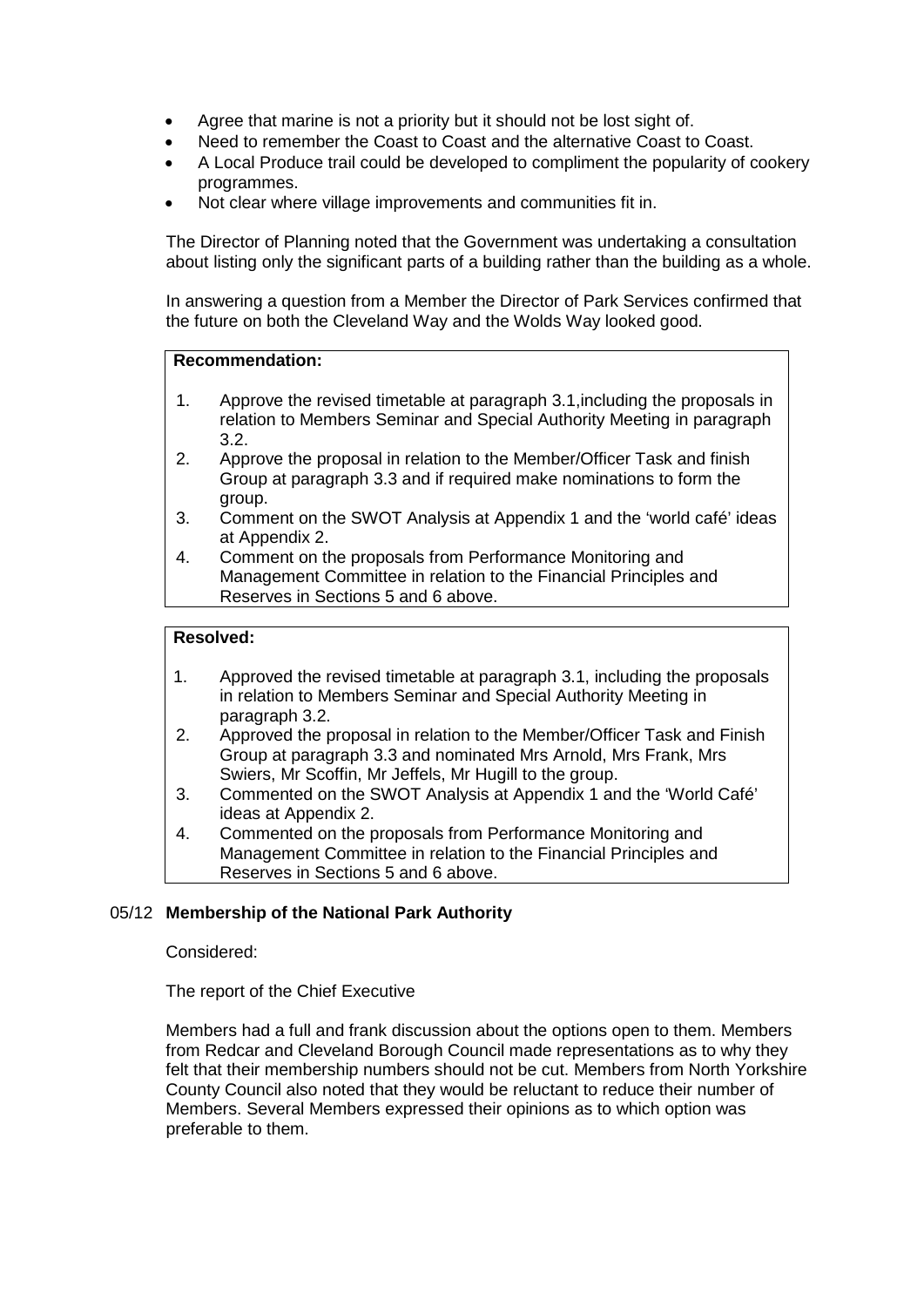Members made the following comments:

- This is a difficult decision, as it is not many years since the Authority went from 26 to 22 Members.
- It would be a great shame to lose any Members.
- Staff have faced redundancy and a pay freeze, now it is the turn of the Members.

The Chair noted that the Councils likely to be affected had been contacted following the decision made at the Authority meeting in December. In response, both the Leader at Redcar and Cleveland and North Yorkshire County Council had contacted him to express their concerns at the possibility of loosing members.

# **Recommendation:**

Members are recommended to:

- a. Endorse the principle previously agreed as outlined in paragraph 5.2
- b. Reaffirm their desire to reduce the number of members of this Authority by a small number.

If this is supported

- c. Vote on the options set out in paragraph 5.8 above (and any alternative motions) in order until a majority vote in favour of one of them is reached.
- d. The preferred option not to be introduced before 2013 and the Secretary of State be asked to enact the appropriate one following consultation as resolved by Members.

# **Resolved:**

Members:

- a. Endorsed the principle previously agreed as outlined in paragraph 5.2
- b. Reaffirmed their desire to reduce the number of members of this Authority by a small number.
- c. Voted on the options set out in paragraph 5.8 in order until a majority vote in favour of one of them was reached.

Option 1 – was not carried.

Option 2 – was carried.

d. Agreed that the preferred option be not introduced before 2013 and the Secretary of State be asked to enact the appropriate one following consultation as resolved by Members.

The Chief Executive noted that the next step in the process was to notify Defra and all Councils of the decision made and the reasoning behind the decision which was a desire to see economy.

M Knaggs and Mrs C Seymour queried the voting procedure used. The Chief Executive explained that legal advice had been taken on the correct procedure and this had been followed. He undertook to write to Members after taking further advice on this subject in response to the Members' criticisms of the system used.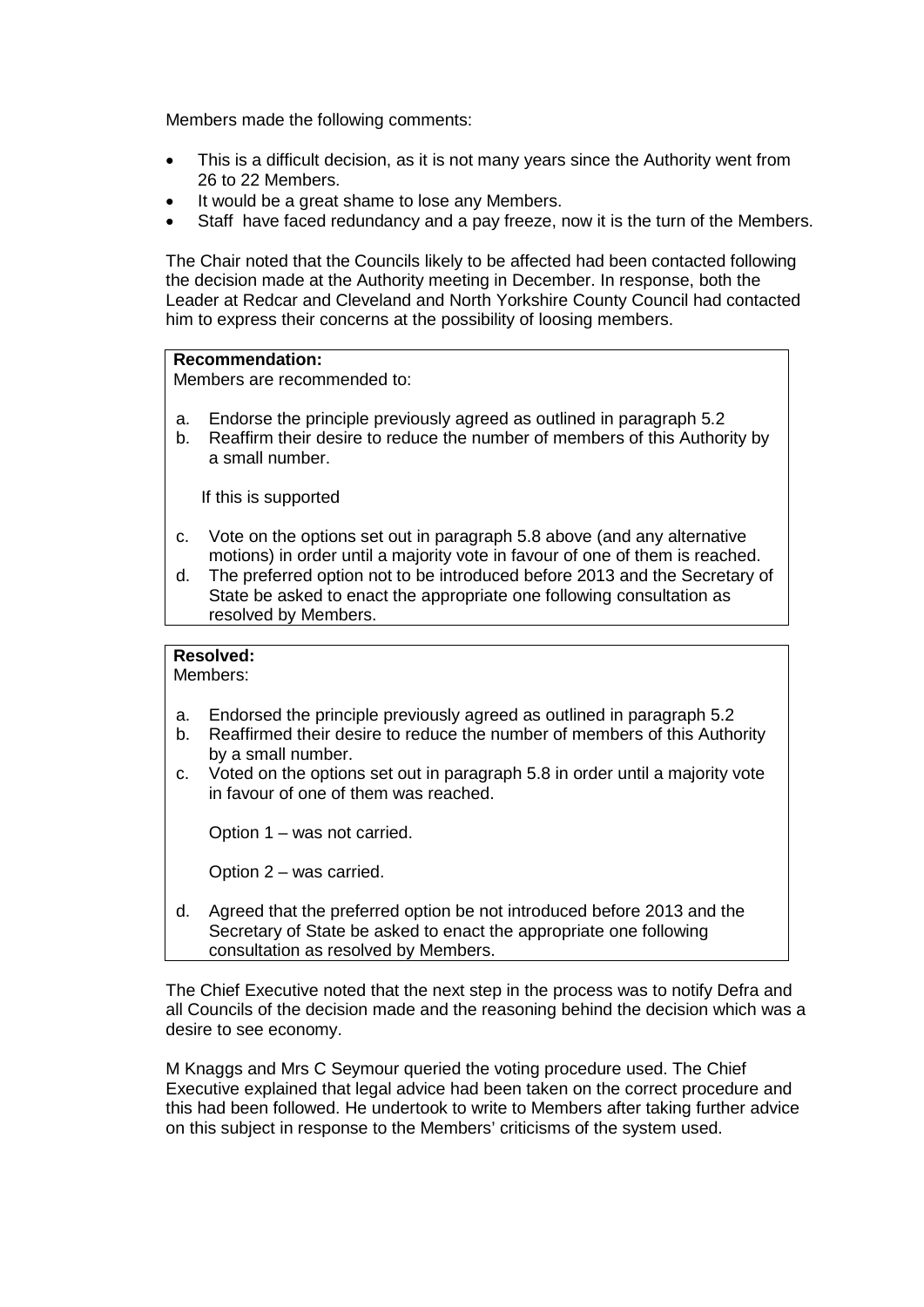# 06/12 **Revision of the Authority's Standing Orders**

Considered:

The report of the Director of Projects.

**Resolved:**  That:

- 1. Members noted the proposed changes to the Standing Orders needed to implement the new committee structure
- 2. Members proposed and seconded a motion that the Standing Orders are revised.
- 3. Members tabled an agenda item to allow a full discussion on the proposed changes to take place at the next Full Authority meeting (March 2012)
- 4. The proposed changes to take effect at the Authority's 2012 Annual General Meeting.

### 07/12 **Revision of the Authority's Scheme of Delegation**

#### Considered

The report of the Director of Projects. A powerpoint presentation was shown, a copy of which appears in the minute book.

In answer to questions from Members the Director of Projects and the Chief Executive answered as follows:

- A lot more information on how the two forums would work was needed. However room was also needed to experiment with how the two forums would work for one year and come back to them if necessary.
- The quorum for the Finance, Risk, Audit and Standards Committee would be the same as the current Performance Monitoring and Management Committee.
- The Government has introduced a new way to deliver the Standards function following the Localism Act and therefore the two committees are being pulled together, as they used to be several years ago.
- The new Standards regulations are not being published until July of this year and therefore the Authority is going to seek advice from their new legal advisors with a view to possibly sharing Independent Members.

The Chair noted that a lot of useful links had been made and the Authority did not want to lose these and therefore it was difficult to reduce the number of committees/forums when people wanted to be more involved.

# **Resolved:**

- 1. Members discussed the draft Scheme of Delegation and made comments for any changes to be made and
- 2. Members agreed to a final draft of all annexes of the Scheme be brought to the March 2012 full Authority Meeting.